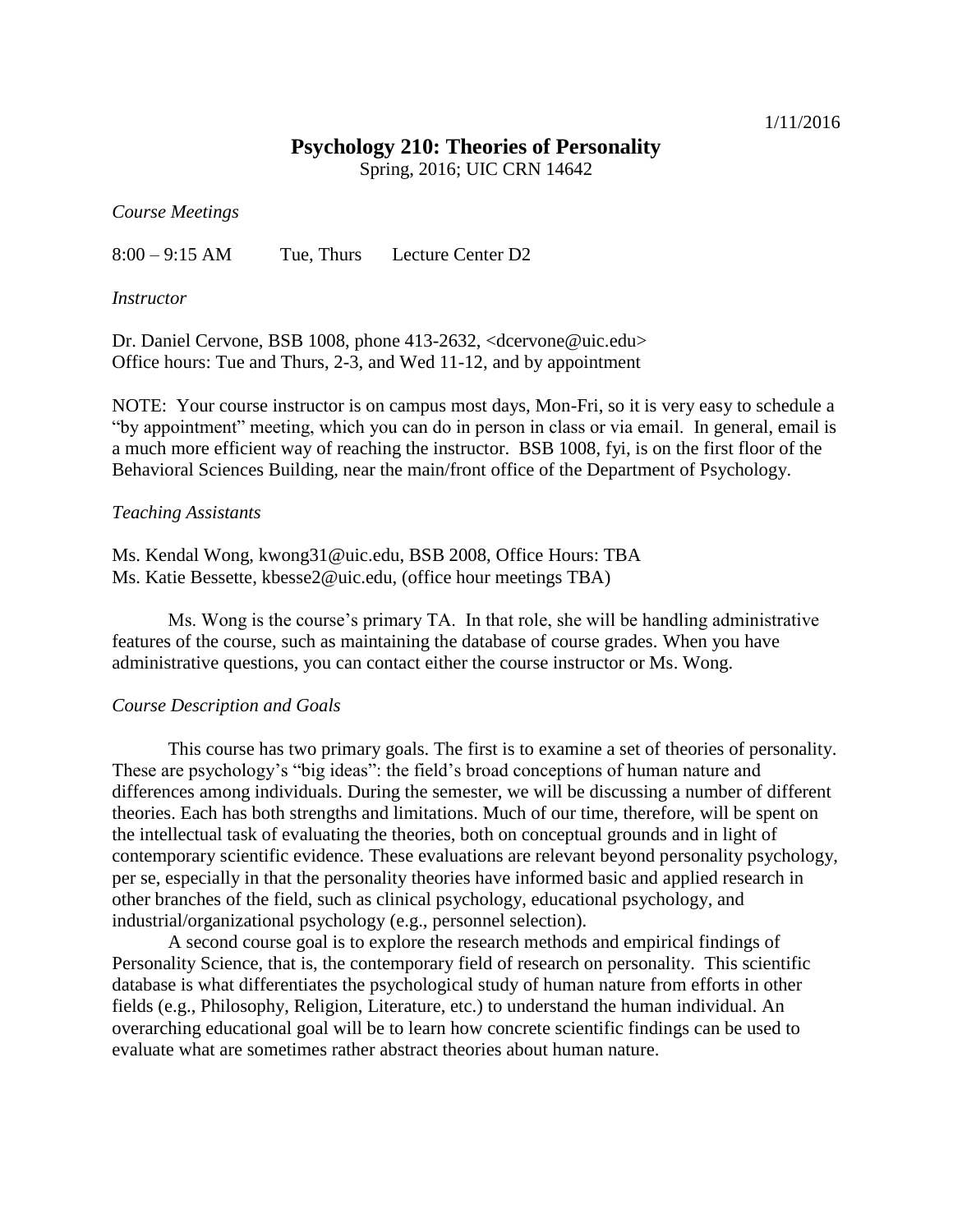### *Readings*

The required textbook is:

# Cervone, D., & Pervin, L. A. (2013). *Personality: Theory and Research* (12th ed.). Hoboken, NJ: John Wiley & Sons.

The book exists in a number of editions, including a recently released 13th edition. Our required text, however, is the older 12th edition. You can obtain it in any way you like: new in the UIC bookstore, used in the bookstore or anywhere else, or in electronic form. The bookstore should have a "customized" edition that is a bit shorter, and I hope a bit cheaper, than the standard, longer new edition of the text. In any case, as you'll see from a browse through the internet, there are new, used, and e-versions of the book available through multiple outlets. Older editions (11th, 10th…) will be missing some material that will be discussed in class and will appear on the exams. If you have an older edition, you would be missing perhaps 10-12% of the material that's in the 12th edition.

Here's a key point: The textbook is the primary "learning tool" of this class. It contains much more information, in total, than could ever be presented in lectures. Many exam questions will draw directly on material in the book, even if that material was not discussed in class. Thus, you need the textbook to do well in the course. If you're going to pay all the tuition dollars required to be here at UIC, then you owe it to yourself to spend a few more dollars on the book. (For those of you looking to minimize costs, I note that there surely will be a market to sell the book after the semester is over. Our textbook is used on a large number of campuses in the US, as well as overseas, and is likely to be used again here at UIC.)

In addition to the textbook reading, you will need to do supplemental reading to complete the paper requirement (described below) and the optional assignment (also described below). There also may be a small set of very brief readings that consist of original writings by the personality theorists.

## *Requirements and Grades*

There are four types of assignments for which you will earn credit in the course: (1) Exams, (2) the Paper; (3) the Brief Memos (an odd name, yes, but I'm trying to give us a terminology that will avoid our confusing assignments 2 and 3); and (4) Discussion Board participation. The Exams and Paper are weighted more heavily than the Brief Memos and Discussion Board in the determination of grades.

*(1) Exams*. There will be three exams. Because of the anticipated large enrollment in the course, the exams will consist of machine-scorable multiple-choice questions; thus, you must bring #2 pencils to the exams. Each exam will have 40-50 questions each.

The exams will cover material discussed in the lectures and textbook readings. Note that the lectures and readings will not be redundant. Thus, you cannot expect to do well on the exams unless you know the material from both the lectures and the text. The third exam, to be held during UIC's Exam Week, will not be a comprehensive exam; it will focus on material covered during the last third of the course. (It will be assumed, on Exams 2 and 3, that you will have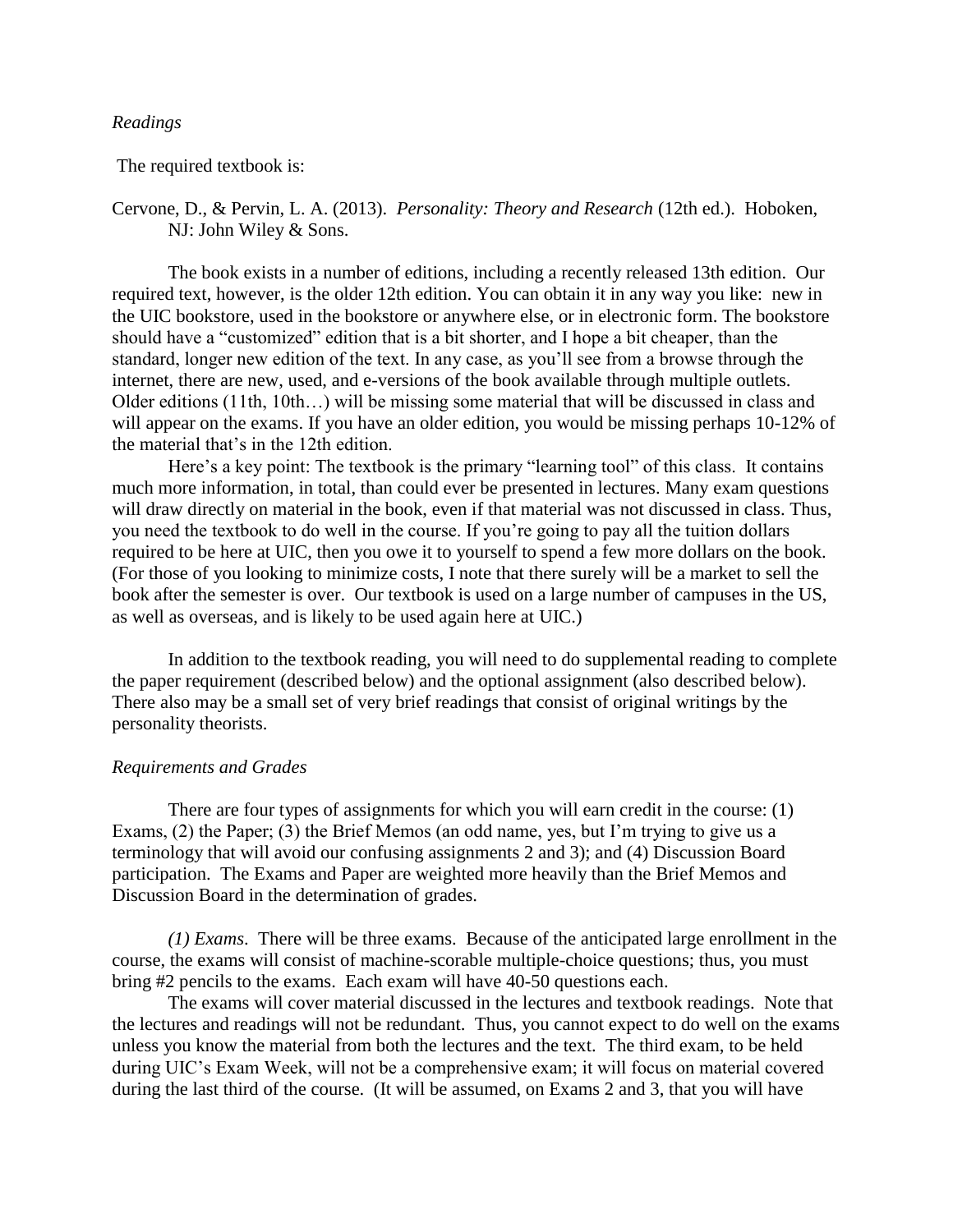some memory of the earlier material so that you can, for example, compare theories discussed in the latter parts of the course to those covered at the beginning.)

**Exam 1** will take place on **Tuesday, Feb 16** (in class, regular class time). **Exam 2** will take place on **Thursday, March 17** (in class, regular class time). **Exam 3** (the Final Exam), will take place on **Thursday, May 5**, 8am – 10 am (this is the UICassigned exam day and time, and therefore the only day and time on which the final exam can be given). Note that the UIC Final Exam Schedule, and associated exam policies, can be found here: https://registrar.uic.edu/current\_students/calendars/final\_exam\_schedule.html

If you miss Exam 1 or Exam 2, you can take a make-up on the day of the next exam. The make-up exams will be slightly more difficult than the exams administered at the regularly scheduled exam time, to avoid inadvertently disadvantaging people who take the exam at the appropriate time. There will be no alternative exam days. There will be no make-up day for the final exam; grades have to be submitted very soon after the final exam, so if you want a grade, you need to be present for the final exam.

Also, please note that the instructor's and TA's regularly scheduled office hours pertain to the regular 15 weeks of instruction, not to Spring Break week or Final Exam week.

*(2) Paper Assignment*. There is a paper assignment: a 5-7 page paper due in class on Tuesday, April 19. We will make all efforts to return your graded paper to you by the time of the last class meeting, Thursday, April 28. The paper will be graded on a 60-point basis. Note that this is a larger number of points than any one exam. So the paper is "worth more," in the total point system of the course, than is any one exam. It also is worth far more than the Brief Memos combined.

The paper assignment is to compare the manner in which two personality theories address a particular topic, and to do so by drawing upon a specific piece of research that enables you to evaluate and compare the theories. Details on paper topics, additional paper information, and a sample paper will be made available on the class's Blackboard website. (This info will not all be available as of week 1, but will be posted far in advance of the assignment.) You should read this material carefully before beginning your paper, as it contains detailed guidelines and suggestions for the paper assignment. In addition, we will discuss the paper assignment in class.

*Late Papers*. Papers that are turned in late will be accepted for credit; however, grading penalties will be assigned to them. The late-paper penalties consist of point reductions on your paper grade. These penalties will be assigned no matter what your reason for failing to submit the paper on time (barring sudden, and documented, medical emergencies, of course). You thus should plan ahead for eventualities such as "my computer crashed," "my dog ate my computer," etc. The paper, as noted, is due at the time of class on Tuesday, April 19. If you turn in your paper later than class time, but prior to midnight (via e-submission) on the 19th, there is a 3-point penalty. If you turn it in after the 19<sup>th</sup> but by midnight on Friday, the  $22<sup>nd</sup>$ , there is a 6-point penalty. Papers submitted after the  $22<sup>nd</sup>$  will be assigned a 10-point late penalty. Your paper has to be submitted by Friday, April 29, the last day of instruction at UIC in the Fall Semester, in order to get credit in the course. No matter what your scores on the exams, you must submit a paper to get credit for the course (by rule for this UIC general education course).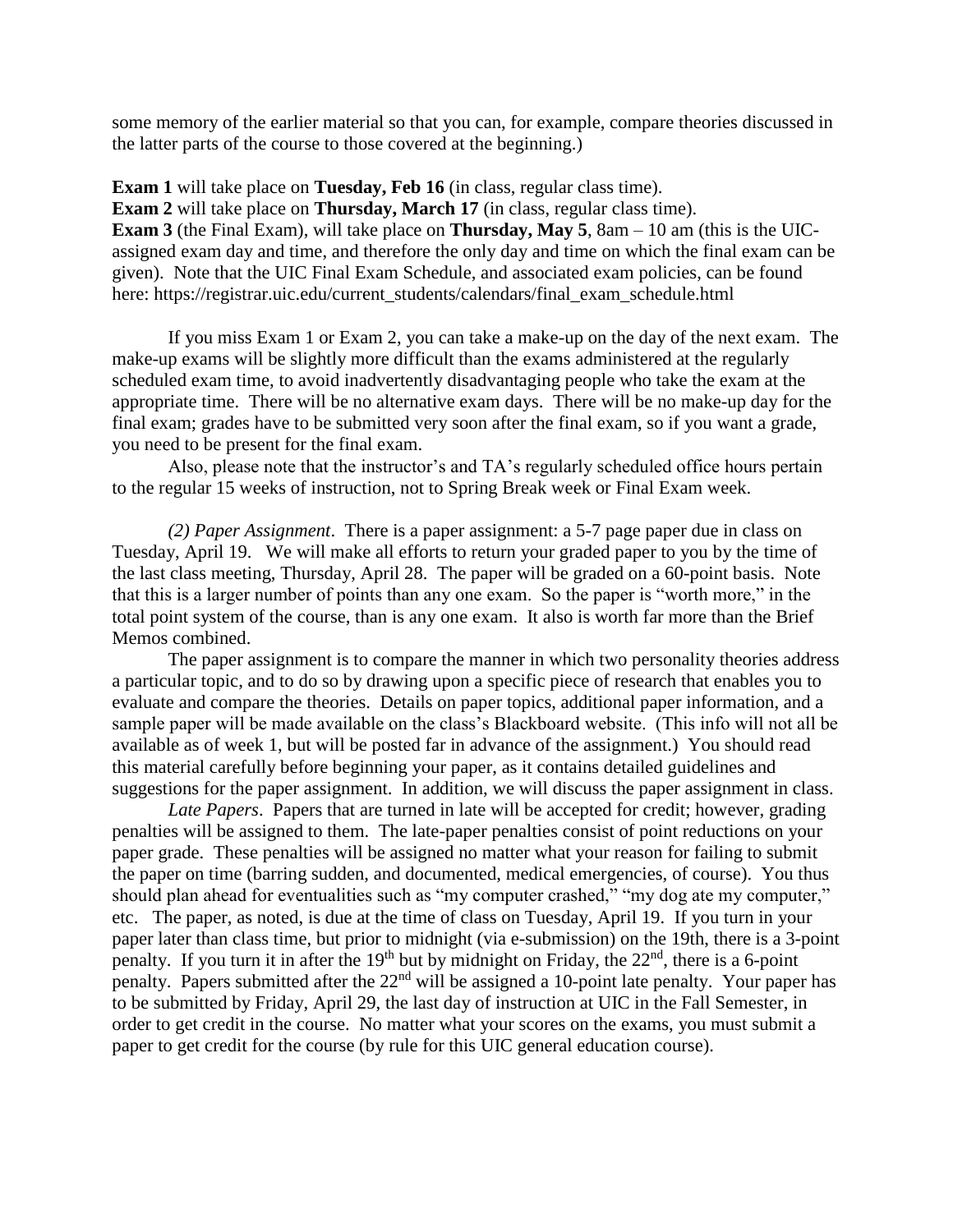*How to Submit Papers*. Papers must be submitted both as hard copies on paper and as electronic files through the UIC Blackboard system and its SafeAssignment paper collection system. Details on this process will be discussed in class and in class announcements made available on our class's Blackboard web site.

*On Plagiarism*. If you include in your own paper material that is copied from another source, and you fail to put that material in quotation marks and properly to cite the original source, then you have plagiarized material. If you include material that appears in another student's paper, that, too, is plagiarism. Plagiarism is a serious academic offense. It is a violation of University guidelines regarding academic integrity. (These guidelines, for your information, are stated in the Undergraduate Course Catalogue.) Any amount of plagiarized material will cause you to receive no credit for your paper and result in your paper being submitted to the UIC Office of Student Judicial Affairs. It is your responsibility to avoid writing a paper in which you include, without quotation marks and references as described above, material that originally appeared in another source.

Here is a guideline for references and for avoiding plagiarism. The appropriate style of references (which, by the way, is illustrated throughout your course textbook) is that, in the body of your paper, you should include the name of the author and the year of publication of papers or books from which you gather information. Thus, if you read a book by Freud written in 1923 that describes his structural model of personality, your text might read: Freud believed there are three aspects to human personality, the id, ego, and superego (Freud, 1923). If you never read a book by Freud, but you learned about Freud from our textbook, written by Cervone and Pervin, your paper would read: Freud believed there are three aspects to human personality, the id, ego, and superego (Cervone & Pervin, 2013). Occasionally, you may want to quote directly from another source. If even only a few words of text come directly from another source, then that text must be in quotation marks (otherwise it's plagiarism) and you should list the page number on which the material can be found. For example, if you have read the 1923 book by Freud, you might write: Freud believed that the ego "is not sharply separated from the id" (Freud, 1923, p. 14). Similarly, if you are quoting (i.e., taking any word-for-word material) from our textbook, you must put the material from the textbook in quotes, and reference the textbook the page number on which the information appeared originally. Note that you rarely should quote material directly. The notion here is that the basic ideas about psychology are important, but the particular way in which an author phrased those ideas is not. As a rule-of-thumb, less than 10% of your paper should consist of direct quotes from other sources. Having no direct quotes at all is perfectly acceptable – indeed, in many cases, preferable. You will earn only partial credit if you turn in a paper that consists substantially (i.e., more than 10%) of direct quotes. Extra note on plagiarism: UIC has instituted a system, linked to Blackboard website submissions, that \*automatically\* scans papers for plagiarism (i.e., that compares a given paper both to available information on the internet and to other papers submitted by students at UIC). This, of course, is all the more reason for avoiding the inclusion of plagiarized material, if it it's inadvertent. If the University's automatic system for detecting plagiarism tells us that your paper contains a substantial amount of plagiarized material, then we cannot accept it for class credit, i.e., course instructors cannot give students credit for material that is plagiarized.

*(3) The Brief Memos*. During the course of the semester, we will be learning about approximately a half-dozen theories of personality. The purpose of the "Brief Memos"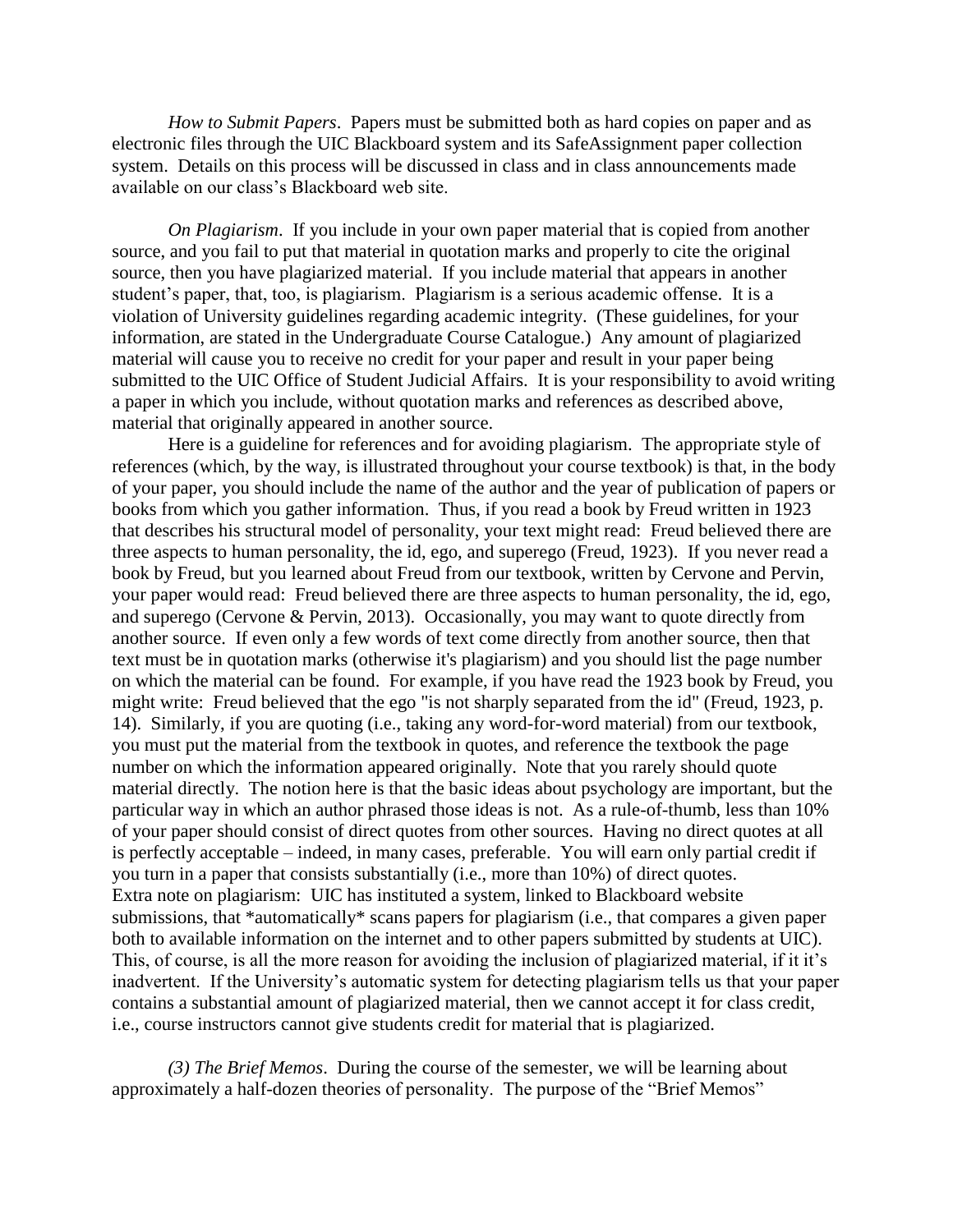assignment is to give you an opportunity to think (and write) actively about 3 of those theories \*prior to\* our paper assignment. A second, simultaneous purpose is to give you an opportunity to relate the ideas in the personality theories to "concrete cases," specifically, to people you know (including yourself, if you'd like).

The Brief Memos are brief writing assignments of 275-325 words in length. The assignment is to write three of these during the semester: one by Friday, Feb. 5, one by Friday, March 11, and one by Monday, April 11. They can be submitted electronically as late as the end of the end on those days, 11:59 pm.) There won't be any "late memos." If you miss a deadline then you're missed that memo. Each Brief Memo will be graded on a 10-point basis; there are, then, 30 total "Brief Memo Points" that will go into grading. The Memos, then, are small assignments that in total are lesser credit than an Exam or than the main Paper.

In terms of substance, the assignment is as follows. For each memo you should: (A) Think of someone you know well (either personally or because the person is a well-known public figure); (B) Identify either something the person did, or some personality characteristic that the individual tends to display. (C) Pick one of the personality theories that we discuss in this course. (You'll be writing 3 of these memos during the semester; pick a different theory for each Brief Memo. In the long run, then, you'll be writing Brief Memos on 3 of the 6 theories. Suggestion: Pick one of the theories we're discussing, or recently were discussing, at the time at which you're writing the given memo.) (D) Write the Brief Memo. Here's what it should accomplish. In the memo, you should (a) briefly describe the person and describe the behavior or personality characteristic you are writing about; (b) explain how one of the theories in the class would explain that behavior or personality characteristic; (c) briefly evaluate the explanation; you can express you opinion about the degree to which the theory-based explanation provided insight into the individual you're discussing. Your evaluation – if you really want to show off your personality science skills – could include some discussion of the type of scientific evidence that might test whether the explanation provided by the personality theory is a good one.

The Brief Memos are to be submitted electronically only; there is no need to submit hard copies. They will be submitted via the Blackboard website; details to be provided in class. The memos do not have to be written in the structure of a formal paper, with a title page and a page of references. They can be written literally as memos; an example will be provided in class. However, other stylistic features described in the paper assignment apply to the memos. For example, you need to avoid plagiarism in the memos, and you should write in formal scientific style.

*(4) Discussion Board*. Throughout the semester (subsequent to the first week of the semester), we will have on-line discussions of material covered in class. The discussions will be conducted through the "Discussion Board" facility at the Blackboard website. Your instructor (and/or TA's) will post discussion questions, and you will have the opportunity to respond either to the original questions or to comments by other class members, as part of discussion "threads" that presumably will develop.

You can earn points for participating in the on-line discussions. Specifically, you can earn 5 points at each of three times during the semester: weeks 2-5, 6-10, and 11-15. Credit – that is, the 5 points – will be given for any substantive comments of  $>50$  words that add constructively to the discussion.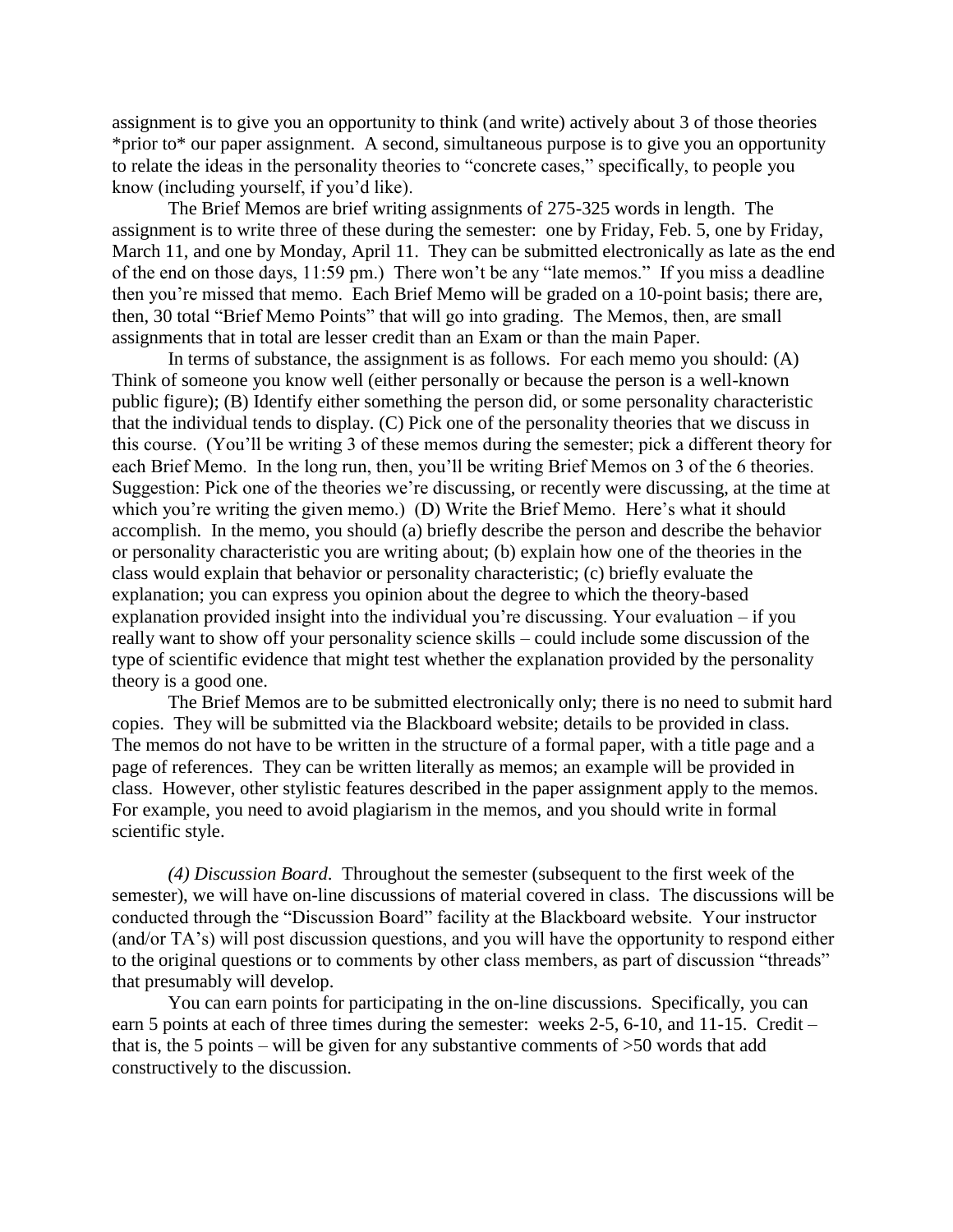Note that you can contribute to the Discussion Board as frequently as you would like. It's your opportunity, throughout the semester, to make comments and raise questions about course material (in addition to the opportunity to do that in class). Your instructor and TA's occasionally may "chime in" on these discussions. But you'll earn the 5 points credit (max 15 points during the semester) the first time you contribute to discussions during each third of the semester.

More details about the Discussion Boards will be presented in class.

### *Grading*

 Your grade will be based on your sum total of points on the three exams, the paper, the memos, and the Discussion Boards. Letter grades will not be formally assigned to each assignment. However, there will be information about the distribution of mid-term exam and paper scores and the likely grades associated with those scores.

 The course grading system will be one in which earning 90% of the total points will guarantee you an A, 80% will guarantee a B, 70% a C, and 60% (90 points) a D. However, these percentages may be "curved" if that proves warranted based on the distribution of exam and paper scores. No matter what the curve, half of the total number of available points will be required to pass the course; failing to earn more than half the credit on the exams and paper is equivalent to failing the course.

## *Topics and Reading Assignments*

We will cover the topics in this order; the scheduling and associated readings will be announced in class.

| Lecture Topic                                                                                                                                                                              | <b>Textbook Reading</b>             |
|--------------------------------------------------------------------------------------------------------------------------------------------------------------------------------------------|-------------------------------------|
| I. Introduction: Theories $(\&$ Methods)<br>(the parenthetical reference to Methods and Chapter 2 will be explained in class)                                                              | Chapters $1$ ( $\& 2$ )             |
| II. Psychodynamic Theories                                                                                                                                                                 | Chapters $3 & 4$                    |
| III. Trait & Biological Theories<br>Personality Trait Theories: Allport, Eysenck, Cattell<br>Personality Trait Theories: Five-Factor Model<br><b>Biological Foundations of Personality</b> | Chapter 7<br>Chapter 8<br>Chapter 9 |
| IV. Behaviorism                                                                                                                                                                            | Chapter 10                          |
| V. Kelly's Personal Construct Theory                                                                                                                                                       | Chapter 11                          |
| VI. Social-Cognitive Theory<br><b>Bandura and Mischel</b><br>Social-Cognitive Theory: Extensions/Applications                                                                              | Chapter 12<br>Chapter 13            |